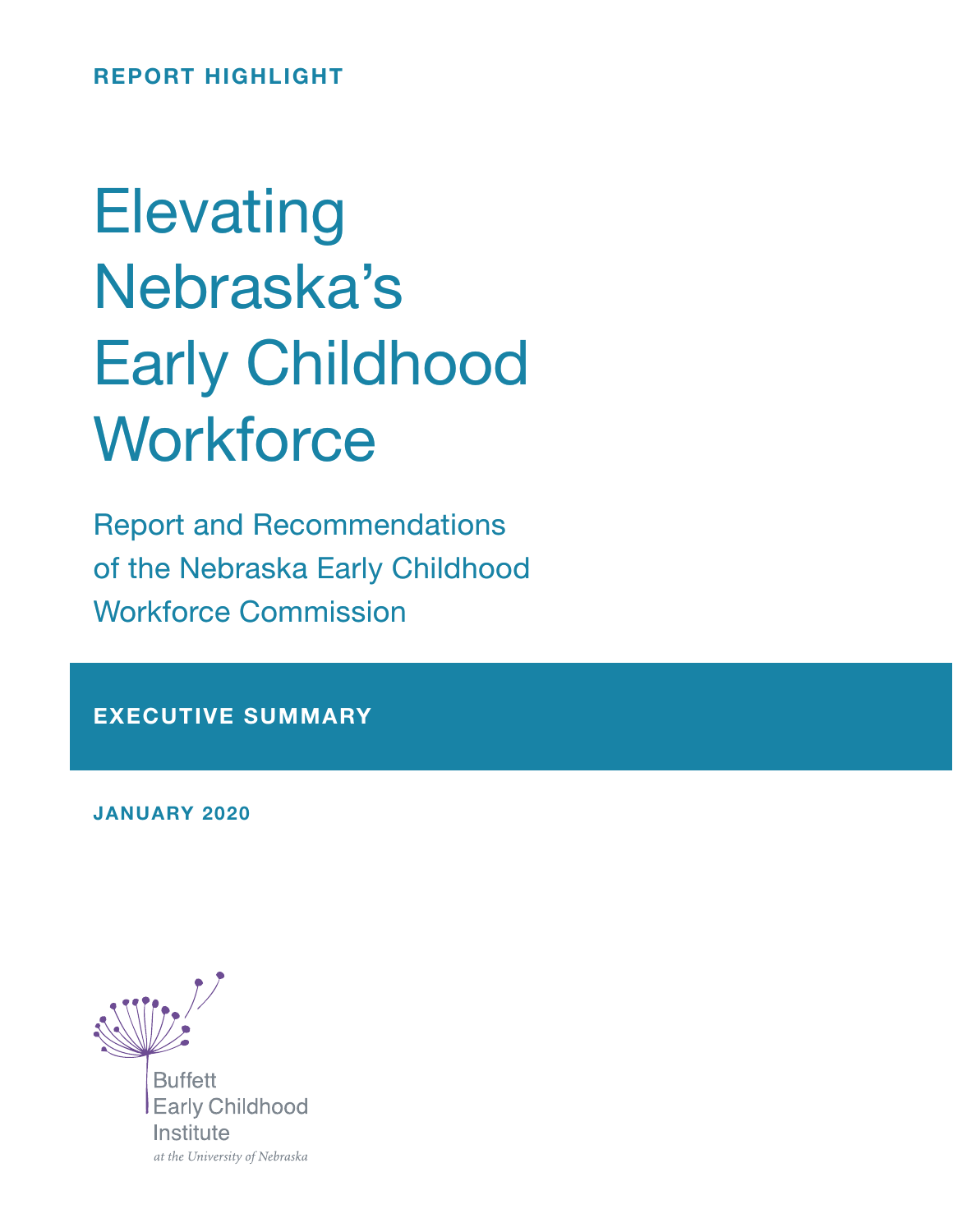## Executive Summary

The science of early childhood development makes clear that the early years, from birth through age 8, are a time of unparalleled human growth and development and that healthy development during these pivotal early years requires reliable, positive, and consistent interactions between the developing child and familiar, caring adults. Because of today's economy, in which most parents of young children work outside the home, families often rely on early childhood professionals to provide positive interactions and experiences that young children need to thrive. Yet, despite what we know about the critical role of early childhood professionals in young children's development, the early childhood workforce in our nation and in our state is undervalued and underpaid—which makes it difficult to retain the highly qualified professionals currently in the workforce as well as recruit those needed to meet the growing demand for early care and education. In Nebraska, 75 percent of children under the age of 6 live in homes where all adults in their family work outside the home. Increasing the number of highly qualified early childhood professionals is essential if we are to meet the growing demand across the state for learning environments where children can thrive and begin to meet their potential—and where Nebraska's working parents can feel confident placing their children while they work and support their families. Viewed through the prism of the state's alarming shortage of 58,000 workers, the need for high-quality early care and education takes on additional urgency. If we are to meet Nebraska's workforce needs now and in the future, we must ensure all children and families in the state have equitable access to affordable, high-quality early care and education.

In 2017, the Nebraska Early Childhood Workforce Commission came together to address how best to strengthen and expand Nebraska's early childhood workforce. The commission was a collaborative group of more than 40 publicand private-sector leaders representing systems that influence the overall quality and delivery of early care and education—including those involved in professional preparation and learning, early care and education delivery, and policymaking, as well as local business, philanthropic, and community leaders. The commission worked for the past three years in collaboration with others from across the state to identify the strengths and challenges of Nebraska's early childhood workforce and examine the potential of early care and education in the state. The commission's key findings include the following:

• Varied Early Care and Education Settings. Nebraska's early childhood professionals work in various settings—including homes, child care centers,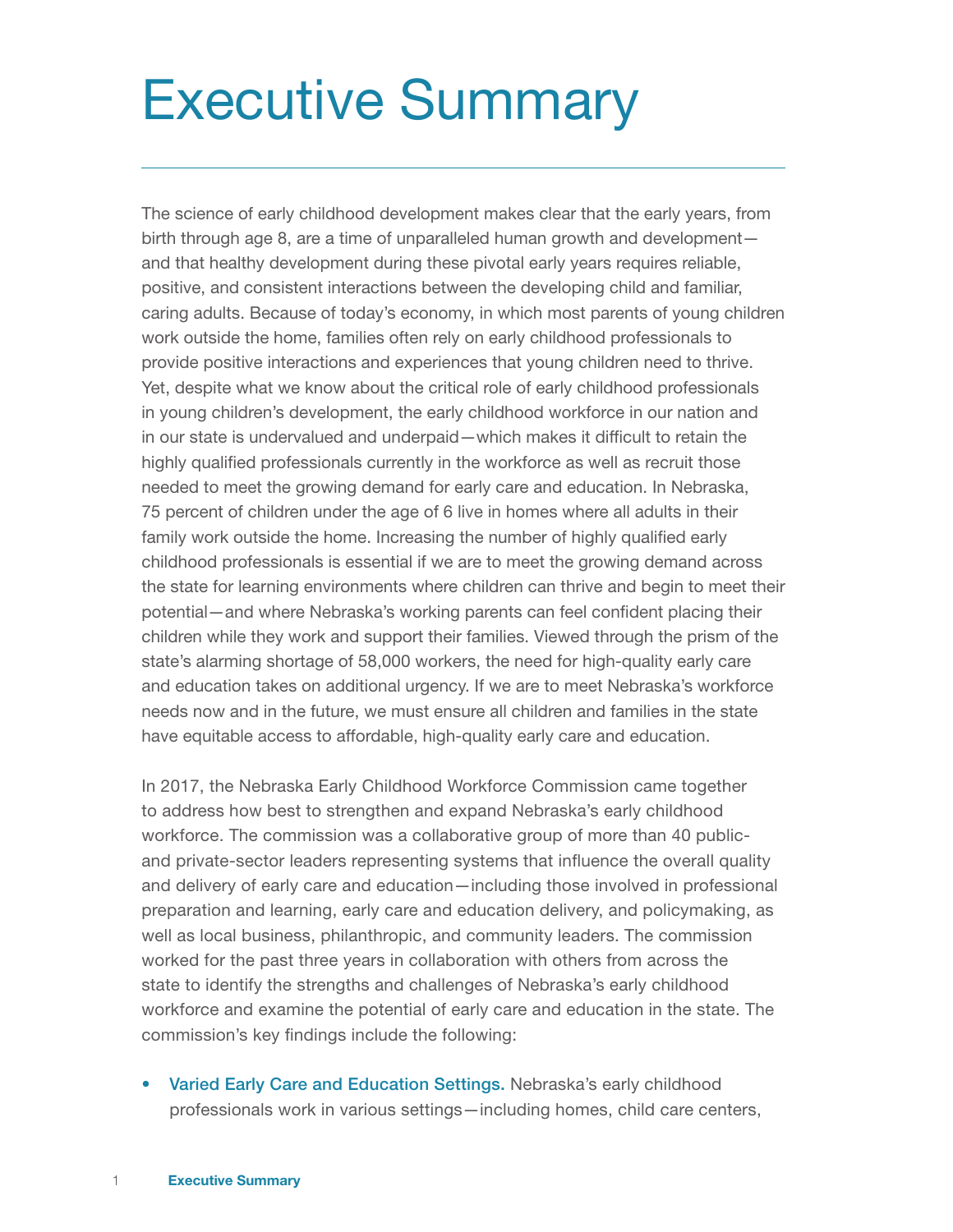and schools—and expectations and requirements for their professional practice vary based on setting and funding. Although there is no shared understanding of what constitutes high-quality early care and education across settings, the needs of children do not differ based on where they receive their care and education.

- Inconsistent Regulations. Regulatory inconsistency across early care and education settings has significant implications for the early childhood workforce, affecting such qualification indicators as teacher licensure and credentialing. Members of Nebraska's early childhood workforce confront contradictory expectations based on where they work rather than consistent professional standards based on what their day-to-day work with children entails.
- Low Wages. In 2016, the median wage in our state for early childhood professionals teaching in community-based child care centers was \$18,706 per year—nearly \$1,400 below the federal poverty line for a family of three. Because of this, 27 percent of home-based early childhood professionals and 20 percent of center-based professionals in Nebraska rely on some form of public assistance just to make ends meet.
- High Turnover. Low wages and lack of supportive professional environments create significant hardships for many early childhood professionals, resulting in high turnover and high rates of depression. In a statewide survey conducted by the Buffett Early Childhood Institute at the University of Nebraska, more than three-quarters of child care centers reported that they experienced turnover of lead teachers or assistant teachers during the prior year.
- Varied Accessibility. In Nebraska, a family's ability to access early care and education varies based on where they live. Statewide, 11 counties have no licensed child care facilities. Furthermore, 84 percent of Nebraska counties that have child care facilities lack sufficient child care slots to meet the needs of families living in the county, with many providers reporting chronic difficulty finding qualified staff to work in early care settings and the primary grades.
- Shortage of Affordable Options. A family's ability to access high-quality early care and education is often dependent on how much they can afford to pay. Many communities do not have the resources to provide families with a variety of early care and education options—particularly high-quality options. Even when high-quality options are available, many families do not have the financial resources they need to pay for the quality of care they want for their child.
- Implications for Economic Vitality of Our Communities. Investment in early care and education also plays an important role in the economic vitality of Nebraska communities. A community's ability to attract business investment is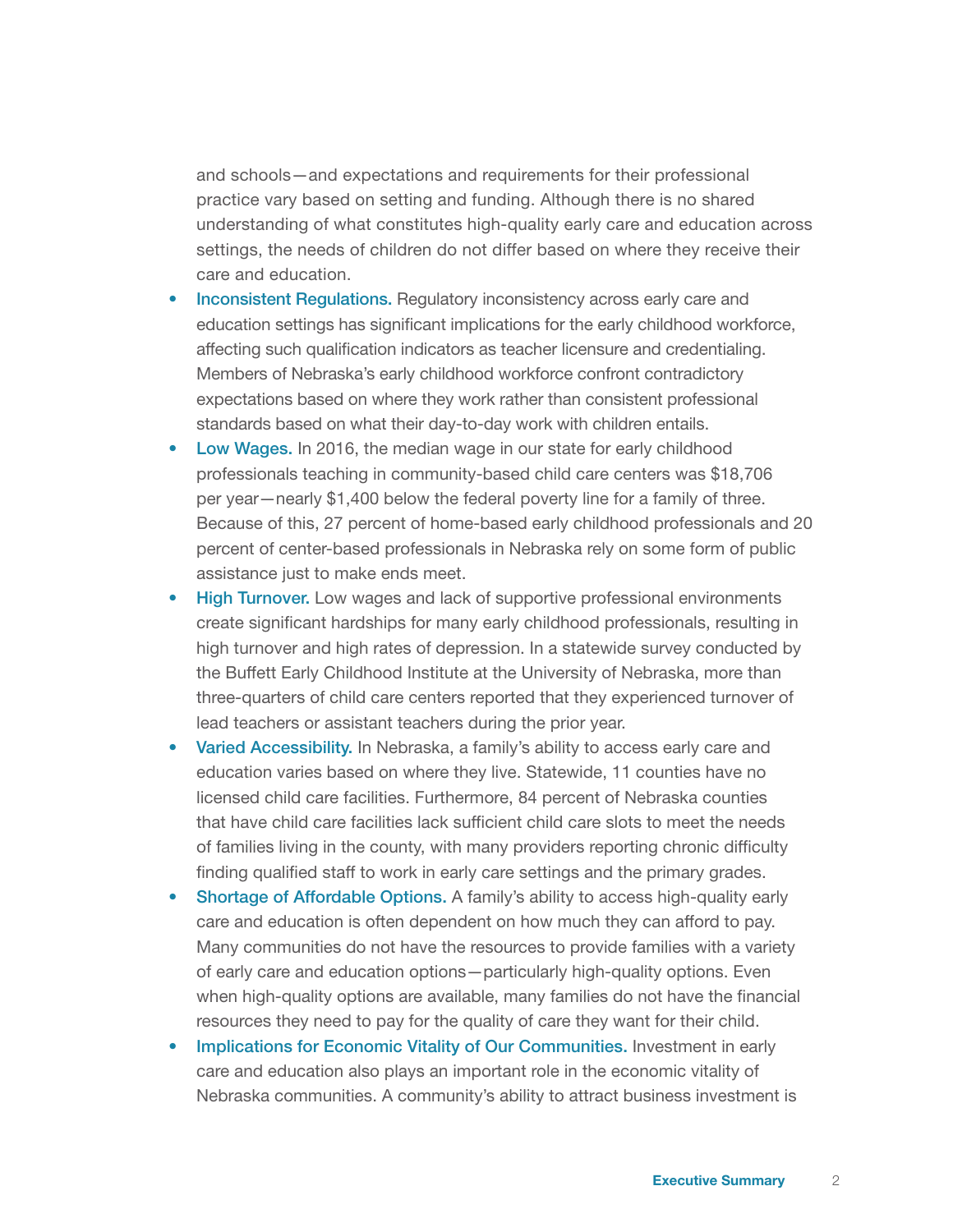dependent upon the size and qualifications of the labor supply available, and labor supply is dependent in part upon access to affordable early care and education opportunities for the children of potential employees. Employees who are unable to meet the daily care and education needs of their children are forced to abandon their jobs and communities. Employers across the country, including those in Nebraska, are keenly affected by the high costs associated with employee turnover and are coming to recognize the economic value of addressing early care and education as a critical means of stabilizing their workforce and their communities.

• Importance to Prosperity of the State. Ensuring all families and children have equitable access to affordable high-quality care is key not only to the healthy growth and development of Nebraska's children but to the economic vitality and prosperity of the state. A dollar spent for high-quality early care and education yields an average return of \$4; in circumstances where children are extremely vulnerable, the return can be as high as \$13. This return includes money saved on special education, health care, social services, and the criminal justice system, as well as money earned from greater educational attainment, increased earnings, and improved productivity.

Based on these findings and discussions with colleagues, community members, and early childhood professionals across Nebraska, commission members came to the following conclusions:

- A highly qualified early childhood workforce is the cornerstone of high-quality early care and education.
- Adequate compensation and a supportive professional environment are critical to ensuring that the early childhood workforce is diverse and highly qualified.
- Supporting a highly qualified early childhood workforce requires long-term investment.
- Elevating Nebraska's early childhood workforce to a priority profession will require deepening the public's understanding of the issues, engaging them in conversations about how to improve early care and education in their communities, and equipping them to take action.
- Change requires action. Lasting change requires collective action. For sustainable change to occur, stakeholders and partners across Nebraska must work together, on behalf of all children and families, to coordinate the ongoing collaboration, communication, and accountability efforts essential to successful implementation.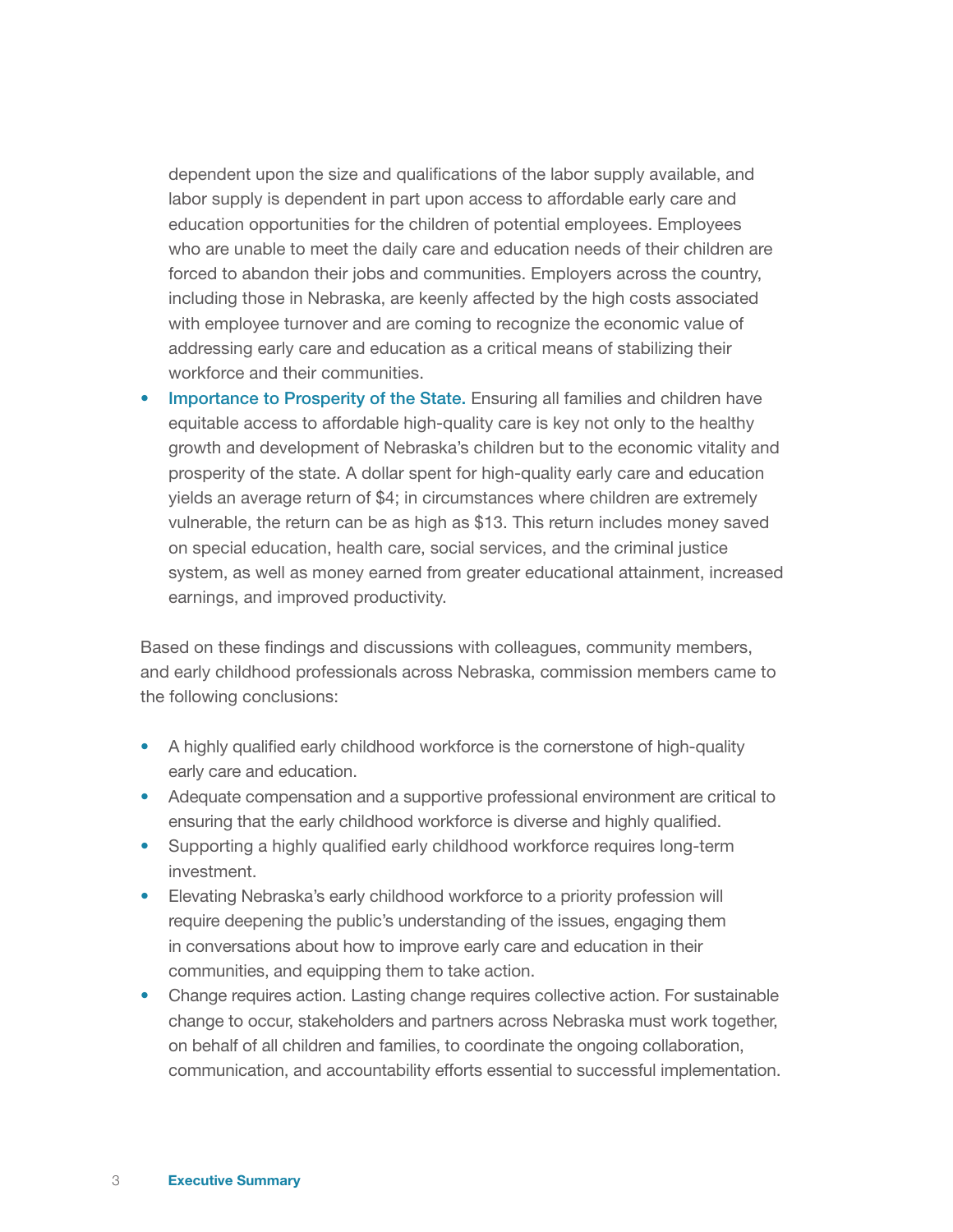Over the past year, commission members consolidated these key findings and conclusions in a comprehensive plan. This plan is summarized by the following vision, goals, and recommendations that are designed to guide statewide efforts to ensure high-quality early care and education from birth through Grade 3 for all children and families in Nebraska.

#### Vision: Nebraska will elevate the early childhood workforce to a priority profession benefitting all children from birth through Grade 3.

#### Goal 1: Nebraska's early childhood workforce will be highly qualified and will reflect the diversity of the children and families they serve.

- 1.1 Define and support high-quality practice across all early care and education settings.
- 1.2 Develop professional pathways that are affordable and accessible in order to recruit and retain a diverse early childhood workforce.

#### Goal 2: Early care and education in Nebraska will be fully funded by 2030.

- 2.1 Build on Nebraska's current investment in early care and education.
- 2.2 Develop locally informed cost estimates of high-quality early care and education with a highly qualified, adequately compensated workforce.
- 2.3 Close the funding gap between Nebraska's current investments and the total investments needed to fully fund high-quality early care and education.

#### Goal 3: Nebraska will champion high-quality early care and education and the critical role of the workforce in young children's learning and development.

- 3.1 Inform Nebraskans of the importance of the early childhood workforce to highquality early care and education and what is at stake for Nebraska's future.
- 3.2 Engage Nebraskans in statewide efforts to support the early childhood workforce and high-quality early care and education.
- 3.3 Seek Nebraskans' commitment to support high-quality early care and education and the early childhood workforce.

#### Goal 4: Nebraskans will implement the Nebraska Early Childhood Workforce Commission's recommendations to achieve a highly qualified and diverse workforce on behalf of all young children and their families.

- 4.1 Develop and implement the infrastructure needed to support continued coordination, collaboration, and communication across sectors.
- 4.2 Authentically engage stakeholders within and across communities in order to broaden coalition participation.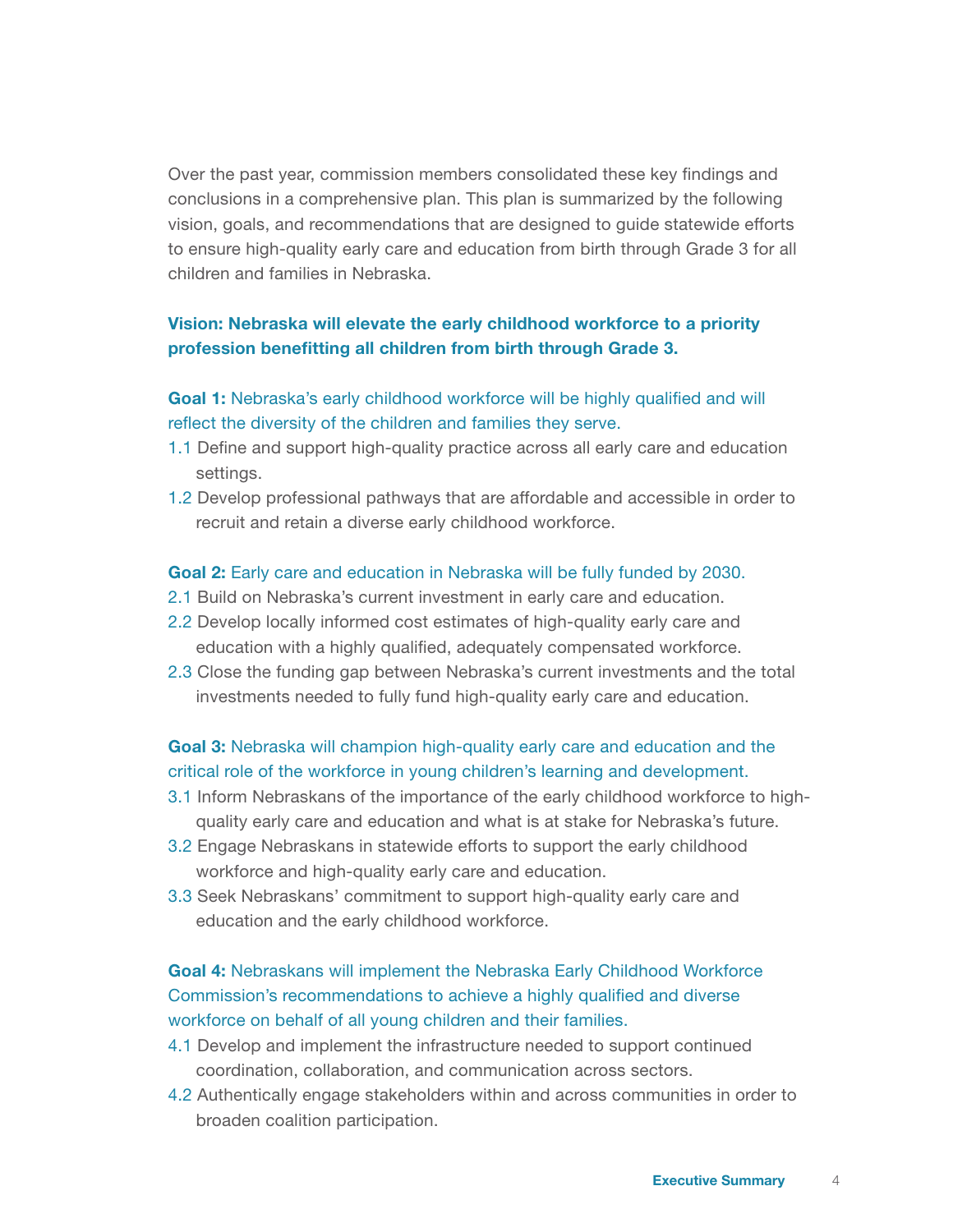As the commission completes its three-year appointment, its members are poised and ready to transition their focus from the formal life of the commission to an ongoing statewide coalition. This coalition will ensure implementation of the commission's recommendations for the well-being of our children and our families, and for the economic vitality of our communities and our state now and in the future. Going forward, commission members are committed to working collectively to expand collaboration across the state—honoring ongoing efforts to improve early care and education in Nebraska, building on the trusting relationships commission members have developed, and inviting innovative thought partners to join this collective effort.

As Nebraskans, we know what it means to work hard, to work together, and to keep working until a job is done well. We appreciate common-sense solutions, innovation, and independent thinking. If there's a better road, we're not afraid to take it. Our task is to use the findings of research and what we've learned from everyday experience to elevate Nebraska's early childhood workforce.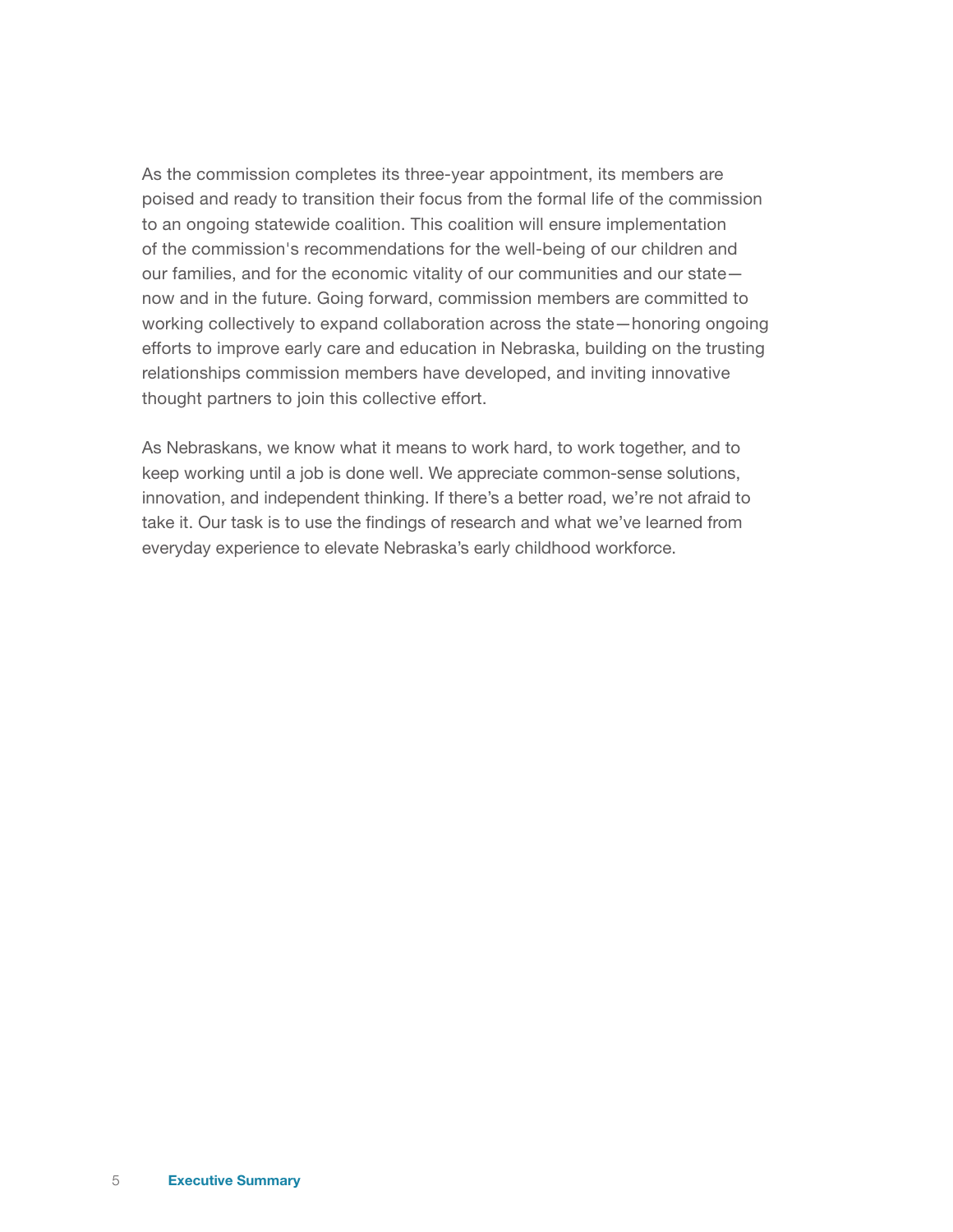"A priority profession is a profession whose work is essential to the social and economic well-being of communities and, therefore, critical to the state's future."